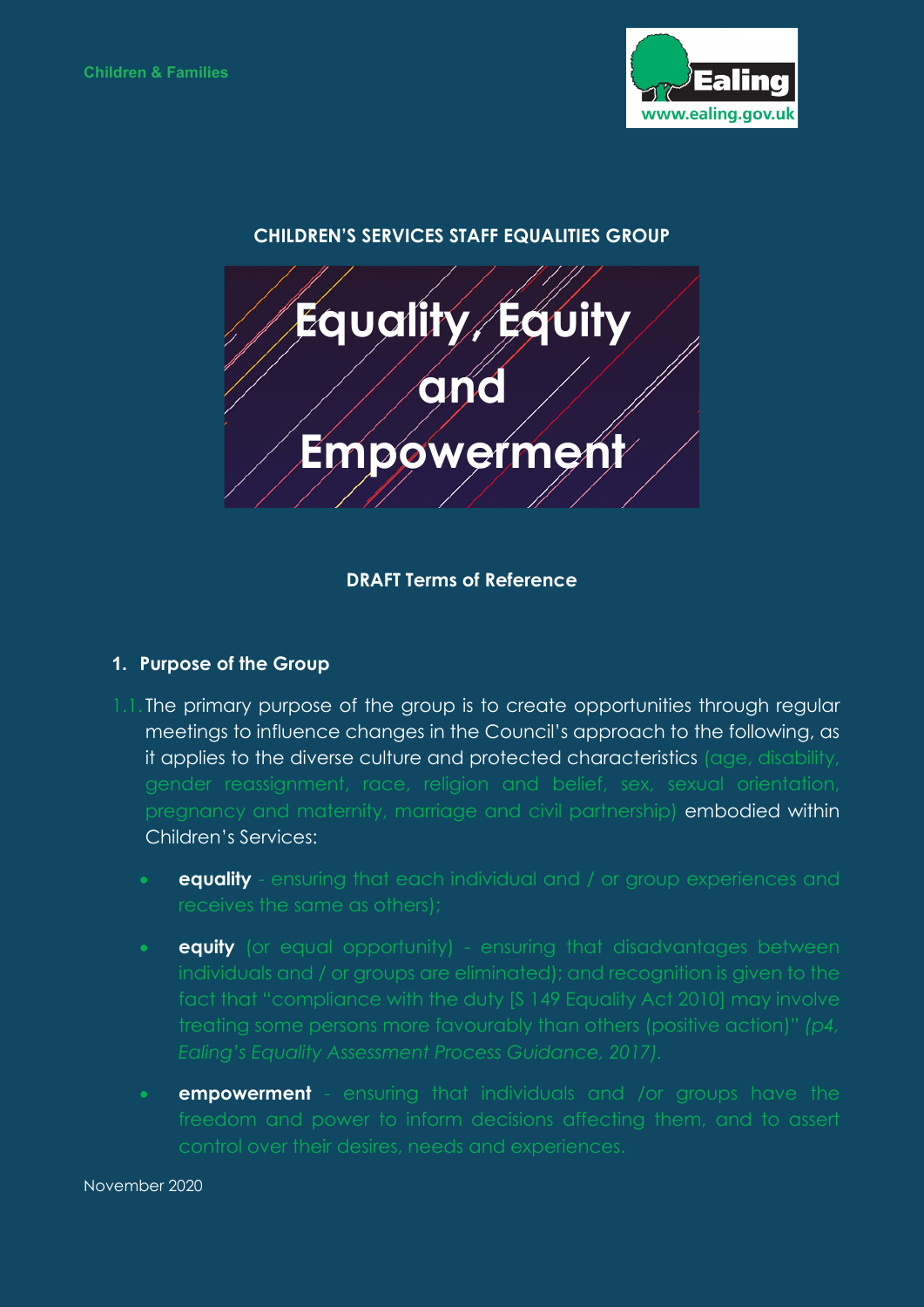

- 1.2. To provide a forum for all culturally diverse staff in Children's Services which recognises and values the accounts and lived experiences of marginalisation and racial inequality and inequity. The forum will work to effect and prioritise coordinated action within the Council to tackle inequality, inequity discrimination and racism.
- 1.3. To highlight inequalities and inequities within Children's Services and feedback to senior leaders, for changes to be considered and acted upon, in line with the agreed action plan.

The Group's key objectives are to:

- 1. Create a safe space within the equalities group to facilitate conversations about equality, equity, diversity and inclusion in the workplace and to review progress against an agreed plan of action.
- 2. Use the expertise within the group to identify solutions to barriers that may present themselves in delivering the Council's aspirations and obligations around equality, equity and diversity.
- 3. Support conversations and opportunities to take equality, equity and diversity into account, in a positive way, at every stage of our work.
- 4. The group should challenge the organisation in terms of our practice, approach and development of valuing and actively promoting diversity and inclusion in Children's Services.
- 5. Engage in conversations which help to identify organisational barriers on for a diverse workforce and examine practical ways of removing or reducing those barriers to ensure equity.
- 6. To look at the whole agenda more holistically to understand the systemic pathways of some of the issues we face and how we can promote diversity, equity and inclusion in Children's Services for our children, families and Council staff.
- 7. focus on addressing specified protected characteristics, each year, as determined by the Council's Executives.

## **2. Accountability**

2.1. The Group will be accountable for its own members participation and in meeting its key objectives as defined by the Terms of reference.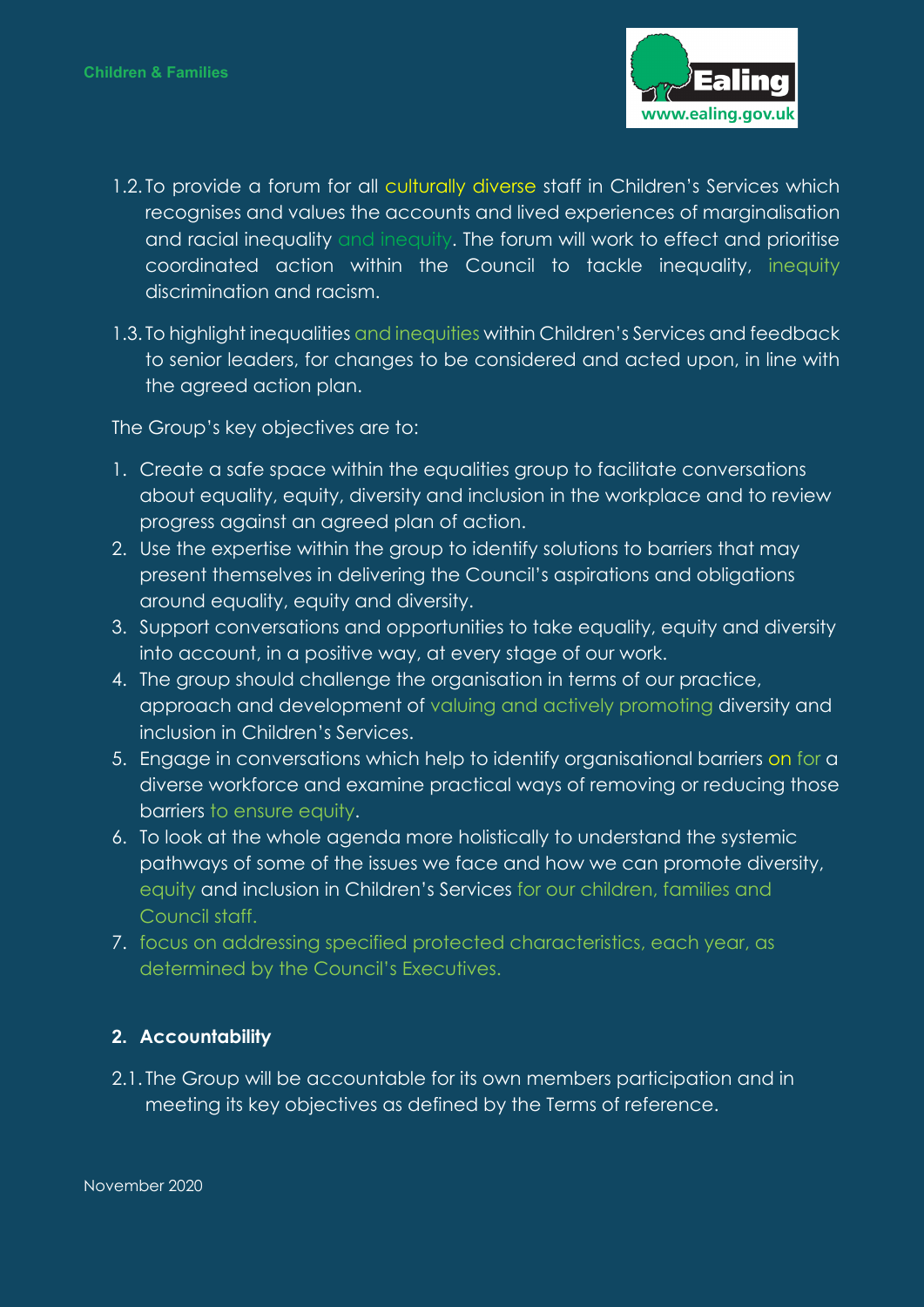

- 2.2. The Group will be accountable for engaging and supporting the Co-Chairs for the formulation of decisions and actions to be taken forward. Key decisions and actions will be agreed by a majority voting process.
- 2.3. The Executive Director of Children's, Adults and Public Health Services is accountable to the group for taking actions and reporting back to the group.
- 2.4. The Group will work closely with other staff groups and corporate groups as well as external agencies as agreed by the group.
- 2.5.Members taking actions from the Group will be responsible for reporting back on those actions at the next scheduled meeting.

#### **3. Chairing and Membership**

3.1 **Chairing:** Meetings will be coordinated for the first six months by the three co-chairs. This will be reviewed by the group after six months.

The Chairs will be responsible for:

- Setting the agenda for the meetings.
- Chairing the meetings ensuring that they are timely and that actions are assigned appropriately.
- To bring bringing impartiality and objectivity to meetings and decision making
- Finalising and signing off minutes of meetings.
- Ensuring that the Executive Director for Children's, Adults and Public Health Services is updated after each meeting on key issues and actions.
- **3.2 Membership** of the Group is open to all culturally diverse staff working in Children's Services in all settings and all levels within the organisation who are willing to make a commitment to the group.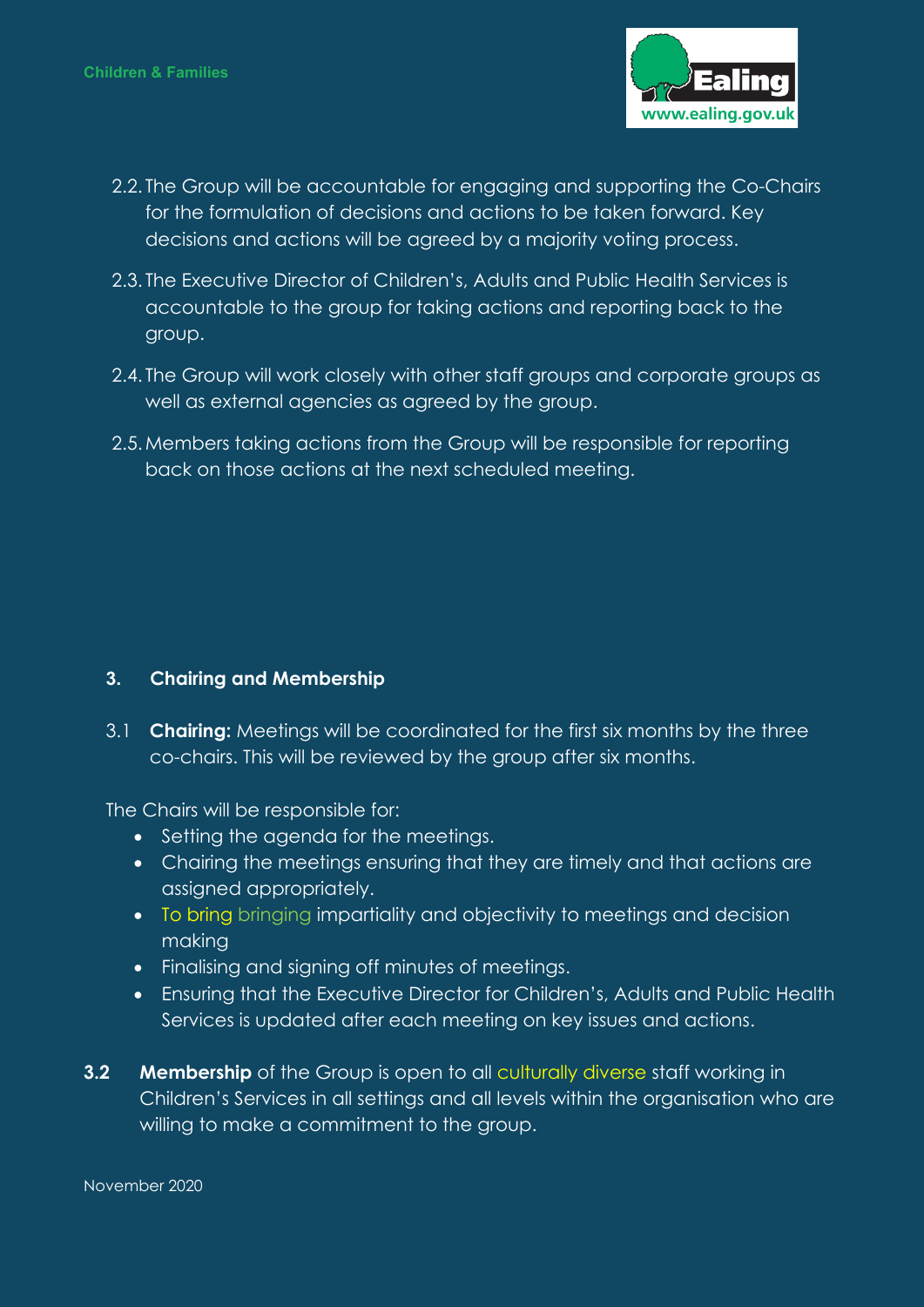

Members will set and agree ground rules for the group that will include as a minimum:

- Respecting the confidentiality of all members
- Respecting different views and opinions
- Operate within an environment of trust and openness
- Commitment to attend all meeting where possible

#### **4. Administration**

- 4.1. The Group will be responsible for its own administration.
- 4.2. The Group will meet monthly.
- 4.3.Agendas and minutes will be saved in a shared folder for member access only.
- 4.4. The Group will manage and monitor its own membership and encourage membership from culturally diverse staff, including those with protected characteristics, across salary grades to ensure an equitable representation.

#### **5. Task Groups**

- 5.1. The Group may choose to establish **time-limited** task groups to carry out specific pieces of work and report back to the Group. Where this occurs a Task Group chair will be identified who will be responsible for the work of the task group and reporting back to the Group.
- 5.2. The Task Group Chair will be responsible for the administration of the Sub-Group.
- 5.3.Membership of the Task Group will be agreed jointly by the Chair of the Task Group and the Group. The essential criteria will be that they have a contribution to make to the aim and work of the Task Group.

#### **6. Monitoring and evaluation**

• Recommendations made by the group will be considered for action by CSLM, the Director of Children and Families and the Executive Director of Children's, Adults and Public Health Services.